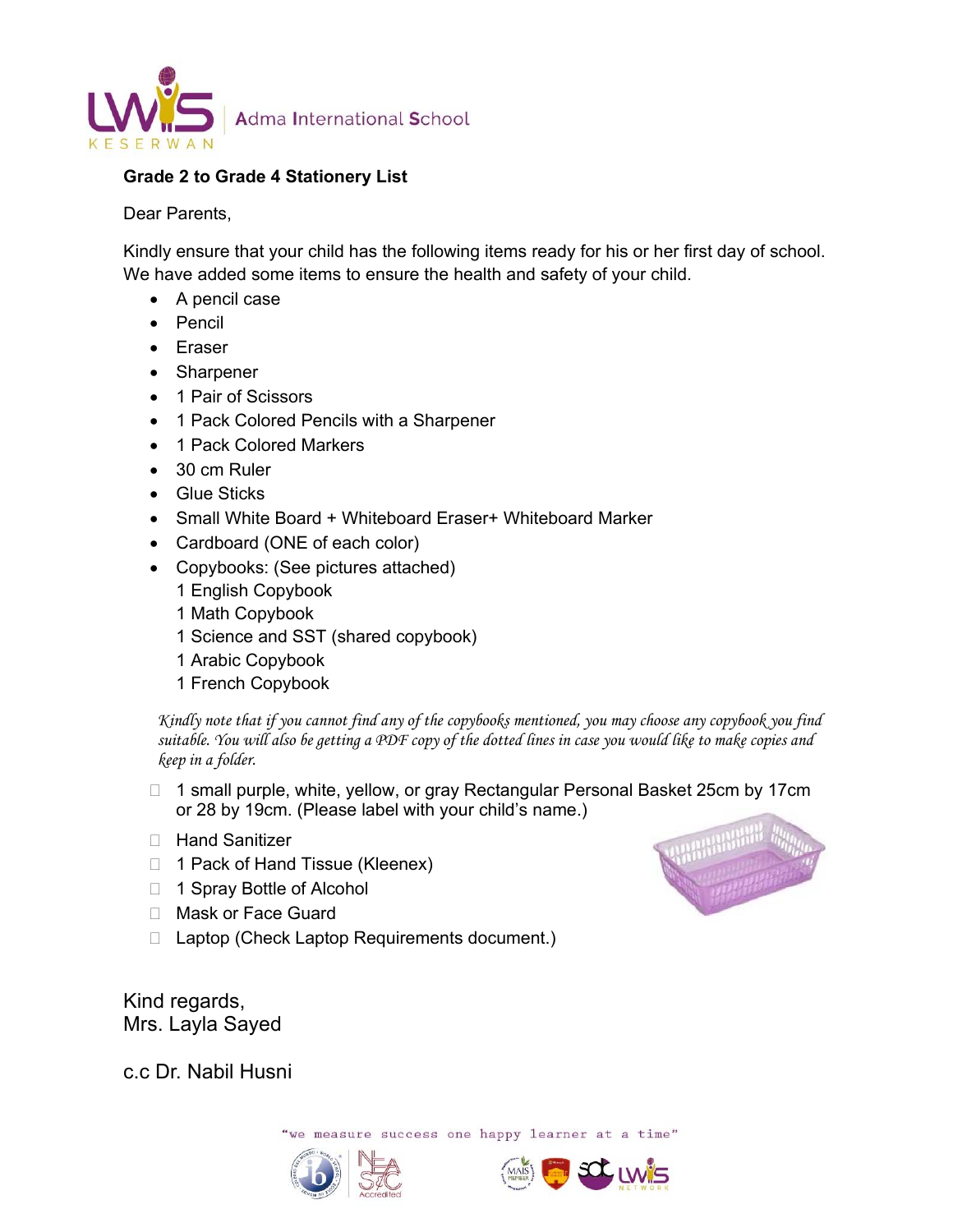English, Science/SST, French Copybooks: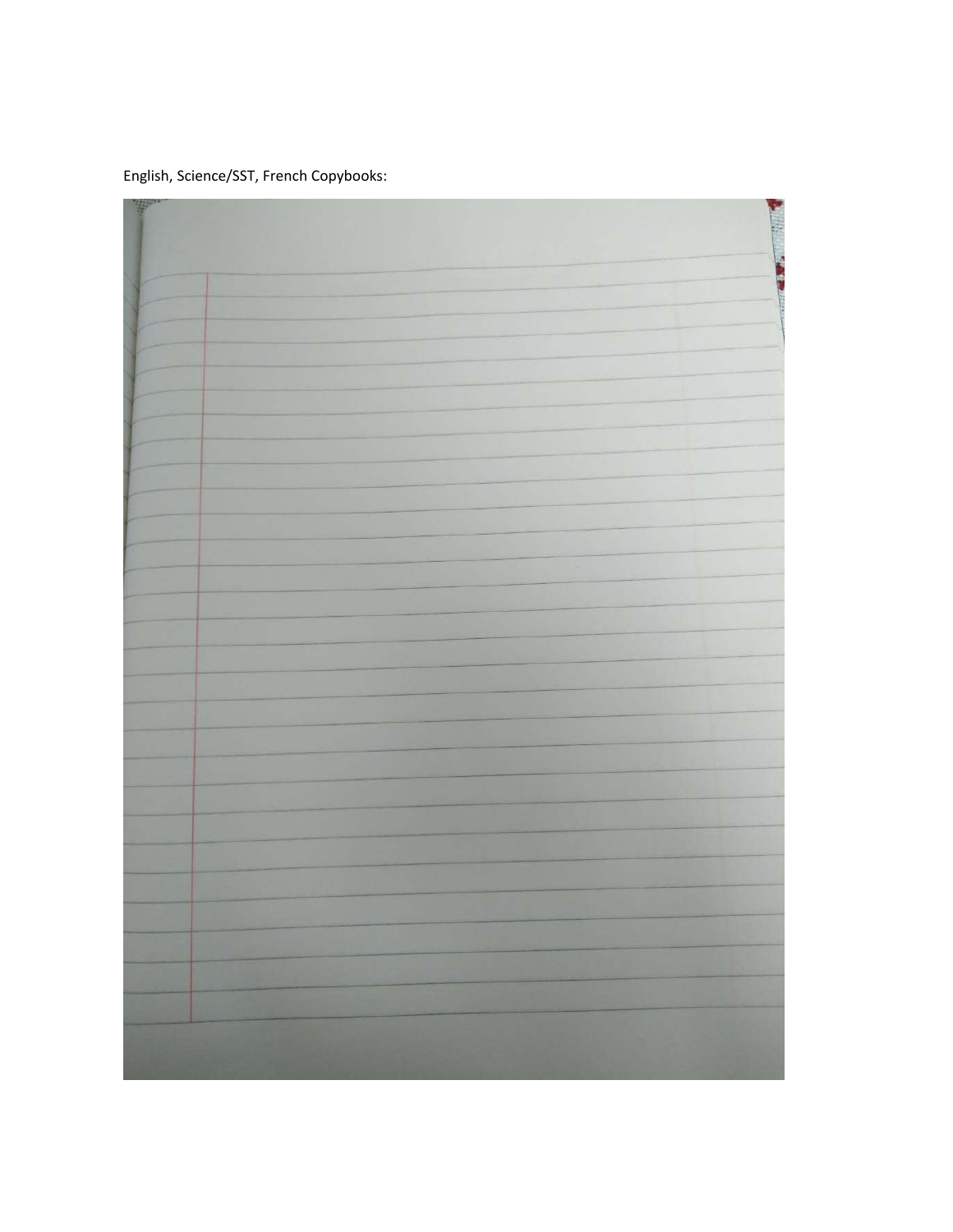## Arabic Copybook:

| <b>EXECUTE</b> |  |
|----------------|--|
|                |  |
|                |  |